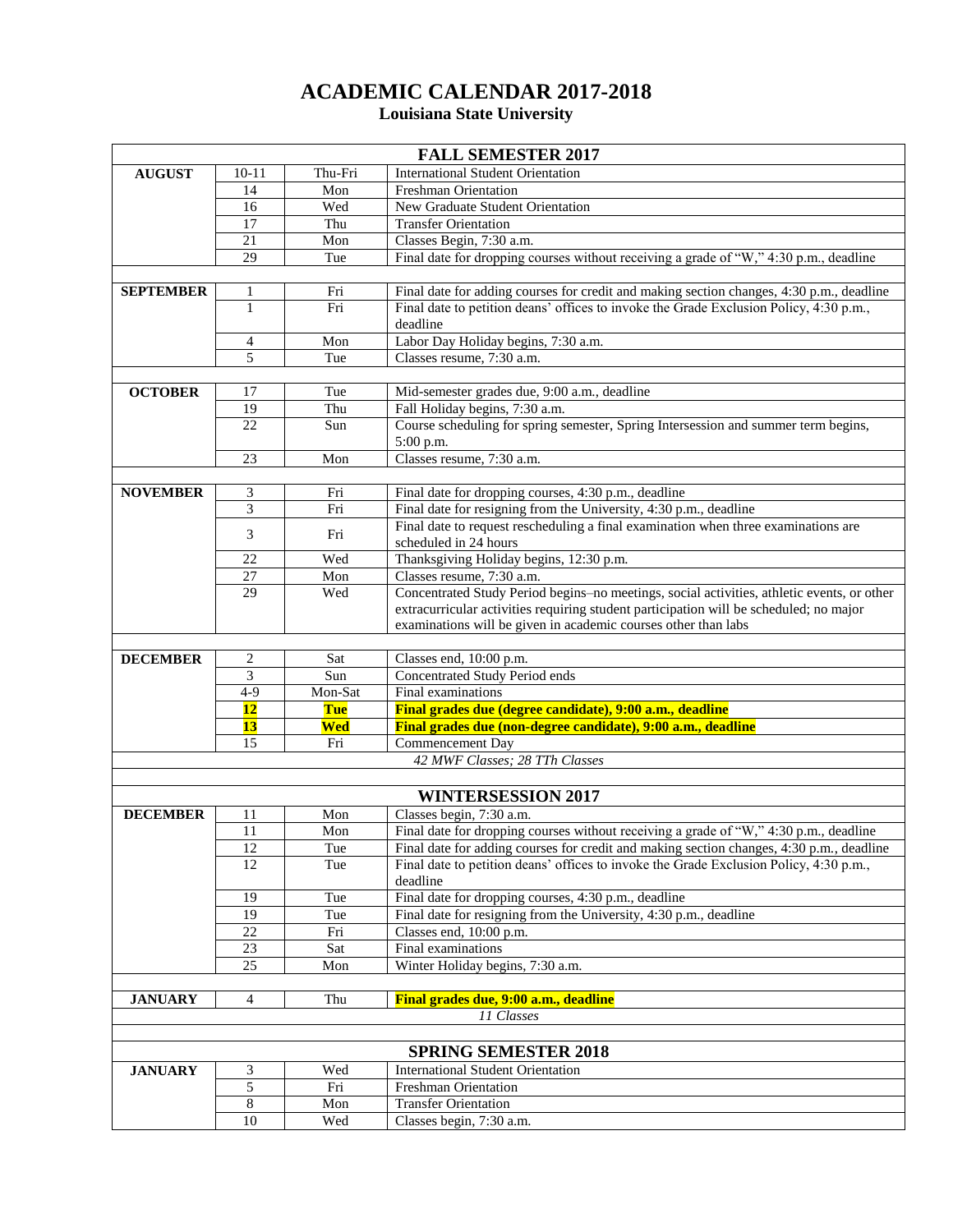|                 | 15                   | Mon        | Martin Luther King Day Holiday begins, 7:30 a.m.                                                                                                                                     |
|-----------------|----------------------|------------|--------------------------------------------------------------------------------------------------------------------------------------------------------------------------------------|
|                 | 16                   | Tue        | Classes resume, 7:30 a.m.                                                                                                                                                            |
|                 | 24                   | Wed        | Final date for dropping courses without receiving a grade of "W," 4:30 p.m., deadline                                                                                                |
|                 | 25                   | Thu        | Final date for adding courses for credit and making section changes, 4:30 p.m., deadline                                                                                             |
|                 | 25                   | Thu        | Final date to petition deans' offices to invoke the Grade Exclusion Policy, 4:30 p.m.,                                                                                               |
|                 |                      |            | deadline                                                                                                                                                                             |
|                 |                      |            |                                                                                                                                                                                      |
| <b>FEBRUARY</b> | 12                   | Mon        | Mardi Gras Holiday begins, 7:30 a.m.                                                                                                                                                 |
|                 | 14                   | Wed        | Classes resume, 12:30 p.m.                                                                                                                                                           |
|                 |                      |            |                                                                                                                                                                                      |
| <b>MARCH</b>    | 13                   | Tue        | Mid-semester grades due, 9:00 a.m.                                                                                                                                                   |
|                 | 23                   | Fri        | Final date for dropping courses, 4:30 p.m., deadline                                                                                                                                 |
|                 | 23                   | Fri        | Final date for resigning from the University, 4:30 p.m., deadline                                                                                                                    |
|                 | 23                   | Fri        | Final date to request rescheduling a final examination when three examinations are                                                                                                   |
|                 |                      |            | scheduled in 24 hours                                                                                                                                                                |
|                 | $25\,$               | Sun        | Spring Break begins, 7:30 a.m.                                                                                                                                                       |
|                 |                      |            |                                                                                                                                                                                      |
| <b>APRIL</b>    | $\mathbf{1}$         | Sun        | Course scheduling for fall semester, Summer Intersession and Wintersession begins,                                                                                                   |
|                 |                      | Mon        | 5:00 p.m.<br>Classes resume, 7:30 a.m.                                                                                                                                               |
|                 | 2<br>$\overline{25}$ | Wed        |                                                                                                                                                                                      |
|                 |                      |            | Concentrated Study Period begins-no meetings, social activities, athletic events, or other<br>extracurricular activities requiring student participation will be scheduled; no major |
|                 |                      |            | examinations will be given in academic courses other than labs                                                                                                                       |
|                 | 28                   | Sat        | Classes end, 10:00 p.m.                                                                                                                                                              |
|                 | 29                   | Sun        | <b>Concentrated Study Period ends</b>                                                                                                                                                |
|                 | 30                   | Mon        | Final examinations begin                                                                                                                                                             |
|                 |                      |            |                                                                                                                                                                                      |
| <b>MAY</b>      | 5                    | Sat        | Final examinations ends                                                                                                                                                              |
|                 | 8                    | <b>Tue</b> | Final grades due (degree candidate), 9:00 a.m., deadline                                                                                                                             |
|                 | $\overline{9}$       | Wed        | Final grades due (non-degree candidate), 9:00 a.m., deadline                                                                                                                         |
|                 | 11                   | Fri        | <b>Commencement Activities</b>                                                                                                                                                       |
|                 | 12                   | Sat        | <b>Commencement Activities</b>                                                                                                                                                       |
|                 |                      |            | 42 MWF Classes; 28 TTh Classes                                                                                                                                                       |
|                 |                      |            |                                                                                                                                                                                      |
|                 |                      |            | <b>SPRING INTERSESSION 2018</b>                                                                                                                                                      |
| <b>MAY</b>      | 14                   | Mon        | Classes begin, 7:30 a.m.                                                                                                                                                             |
|                 | 14                   | Mon        | Final date for dropping courses without receiving a grade of "W," 4:30 p.m., deadline                                                                                                |
|                 | 15                   | Tue        | Final date for adding courses for credit and making section changes, 4:30 p.m., deadline                                                                                             |
|                 | 15                   | Tue        | Final date to petition deans' offices to invoke the Grade Exclusion Policy, 4:30 p.m.,                                                                                               |
|                 |                      |            | deadline                                                                                                                                                                             |
|                 | 22                   | Tue        | Final date for dropping courses, 4:30 p.m., deadline                                                                                                                                 |
|                 | 22                   | Tue        | Final date for resigning from the University, 4:30 p.m., deadline                                                                                                                    |
|                 | 25                   | Fri        | Classes end, 10:00 p.m.                                                                                                                                                              |
|                 | 26                   | Sat        | <b>Classes CANCELLED</b>                                                                                                                                                             |
|                 | 28                   | Mon        | Final examinations                                                                                                                                                                   |
|                 |                      |            |                                                                                                                                                                                      |
|                 | <b>30</b>            | Wed        | Final grades due, 9:00 a.m., deadline                                                                                                                                                |
|                 |                      |            | 11 Classes                                                                                                                                                                           |
|                 |                      |            |                                                                                                                                                                                      |
|                 |                      |            | <b>SUMMER TERM 2018</b>                                                                                                                                                              |
|                 |                      |            | <b>SESSION A</b>                                                                                                                                                                     |
| <b>MAY</b>      | 25                   | Fri        | <b>International Student Orientation</b>                                                                                                                                             |
|                 | 30                   | Wed        | Freshman Orientation                                                                                                                                                                 |
|                 | $\overline{31}$      | Thu        | <b>Transfer Orientation</b>                                                                                                                                                          |
|                 |                      |            |                                                                                                                                                                                      |
| <b>JUNE</b>     | 4                    | Mon        | Classes begin, 7:30 a.m.                                                                                                                                                             |
|                 | 6                    | Wed        | Final date for dropping courses without receiving a grade of "W," 4:30 p.m., deadline                                                                                                |
|                 | 7                    | Thu        | Final date for adding courses for credit and making section changes, 4:30 p.m., deadline                                                                                             |
|                 | $\tau$               | Thu        | Final date to petition deans' offices to invoke the Grade Exclusion Policy, 4:30 p.m.,                                                                                               |
|                 |                      |            | deadline                                                                                                                                                                             |
|                 |                      |            |                                                                                                                                                                                      |
| <b>JULY</b>     | 2<br>$\overline{4}$  | Mon<br>Wed | Mid-term grades due, 9:00 a.m.<br>Independence Day Holiday begins, 7:30 a.m.                                                                                                         |